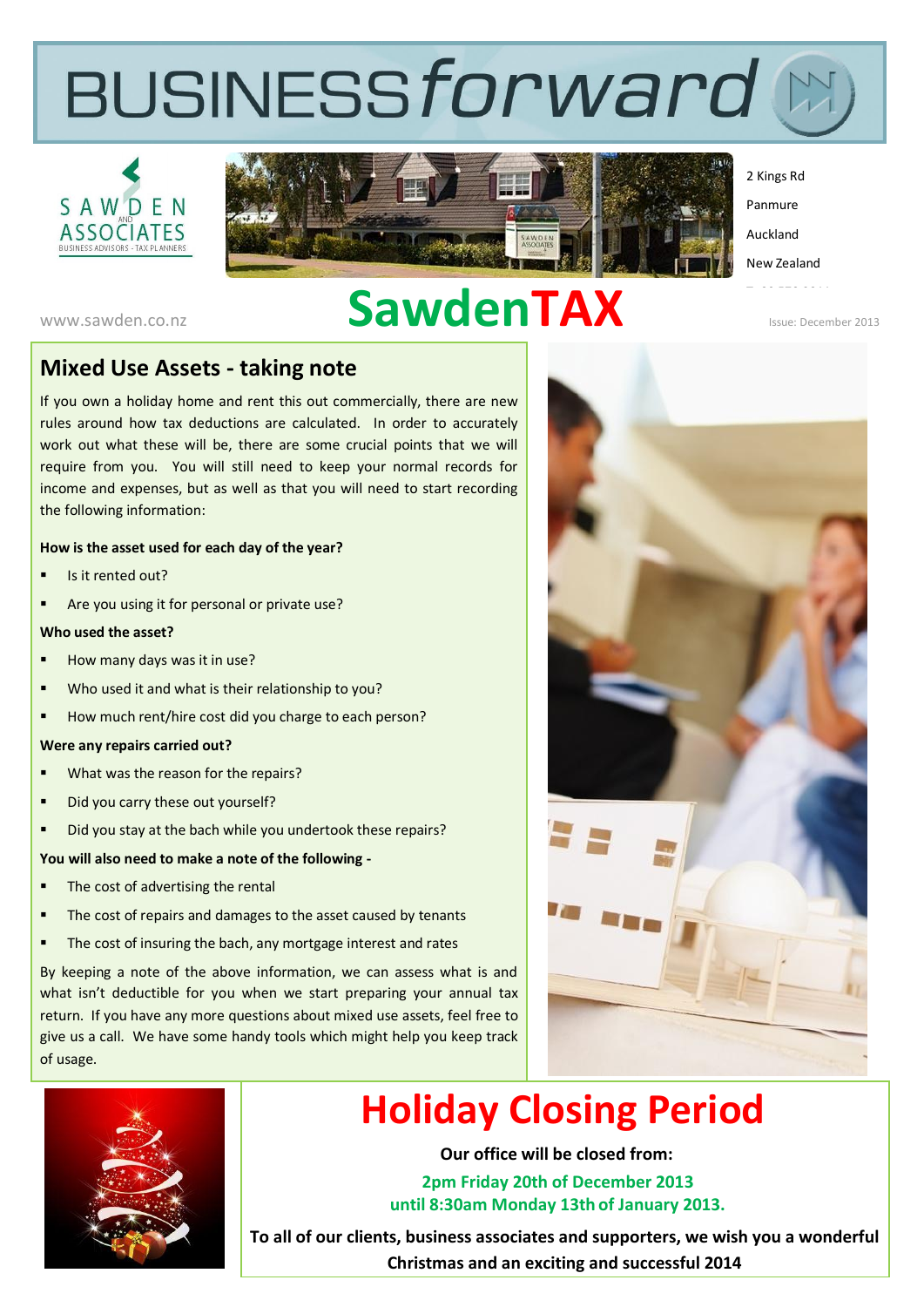## **Tax Talk**

#### **Closing down for the holidays? Here's what you need to know…**



A closedown period is when an employer closes business operations for a certain length of time, often doing so during offpeak times of the year.

Many businesses tend to do this over the Christmas break and many employees are happy to take this time to enjoy summer holidays with family. But there are some rules that employers need to be aware of before shutting up shop:

- There may only be one closedown period per year, although employers can shut down different business sectors at different times of the year
- Employers must give staff at least 14 days' notice of the closedown period
- Employers can require staff to use their annual holidays over this time. Public Holidays are still recognised during the closedown period and are treated as such

There are many benefits for employers during closedown periods, including less disruption to productivity and a reduction in labour and operating costs. If you are planning on closing down over Christmas, be sure to let your clients know. It's not only courteous but is a good way to touch base and wish them a Merry Christmas.

#### *If you are not taking care of your customer, your competitor will.*

Bob Hooey

## *Read more:<http://yfsentrepreneur.com/2013/08/13/35-inspirational-quotes-that-will-change-your-business/#ixzz2jFVxFIXL>* **Avoid discrimination pitfalls on criminal convictions**

When hiring new employees, you want to ensure you have Always respect the privac someone you can trust, especially if there is money coming in and out of the business or the new employee may have access to important or confidential information. So is it okay to enquire about the applicant's history and more importantly, any criminal convictions? As an employer, you are allowed to ask these questions, but there are some guidelines to follow to avoid any potential pitfalls or discrimination allegations.

If you are concerned that the applicant may have a criminal conviction, you are allowed to enquire about it if you believe it may have an impact on the role. Ask the applicant directly in the interview process or ensure you get their consent to do so before obtaining the information from a third party.

Be sure to tell the applicant the reason for collecting the information and who will be holding it. It's important for them to know and understand why this is happening and who will know about it. Let them know who the information will be disclosed to, to avoid any unwanted surprises. Also, the applicant has the right to ask for access to this information at any time, so communicate this.

Always respect the privacy of each and every applicant and don't request information that is too personal or irrelevant to the job at hand. It's important to be as open and communicative as possible with the applicant throughout this process. That way, it's likely you will avoid any conflict or discrepancies along the way.

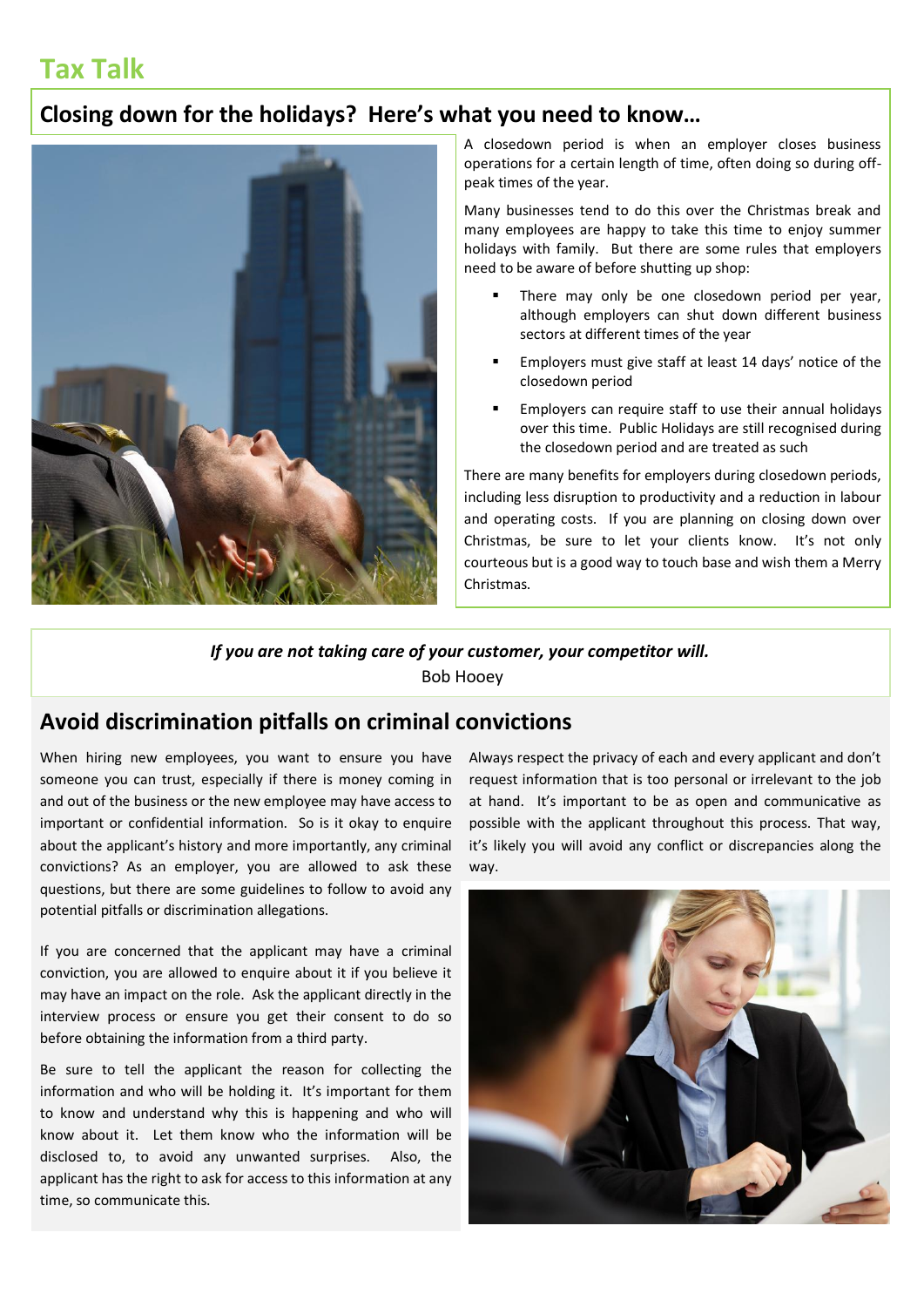#### **Cashing up annual leave - some things you may not know**



What are the rules when it comes to annual leave?

Employees can make a request to employers to cash in annual holidays, opting instead to take a lump sum payment rather than time away from work, but there are a few rules that need to be taken into consideration.

The request must come from the employee and not the employer. Although the employee is entitled to leave, the employer can decline the request at its own discretion and does not need to give a reason for its decision. However, the fact that employers owe a duty of good faith to their employees suggests that an employer's response to a request should be reasonable.

In addition, there is a limit to the amount of leave that can be converted to payment. By law, the employee can only exchange a maximum of one week annual leave for cash payment per annum.

An employer is entitled to have a policy that it will not consider requests from employees in its business or in a particular section of its business.

*I am thankful to all of those who said no to me, it's because of them that I am doing it myself*  Albert Einstein

#### **Health and Safety obligations with employees working from home**

It is becoming quite common for employees to decide to work from home for part of the working week. So what are your obligations as an employer when someone from your team makes this decision to do so? As an employer, do you have any obligations at all? The answer is yes, you do.

The definition of place of work includes any place where a person is to work or is working for gain or reward and this includes the worker's own home if that is used for work. As an employer, it is your duty to take all the necessary steps to prevent harm to your employees when they are at work.

Be sure to check that your employee has adequate resources to perform his or her role and the home office is a safe environment.



This includes ensuring that the home is appropriately furnished and computer equipment is functional.

These elements are essential to maximising productivity but are also crucial when ensuring the health and safety of your team member.

Health and Safety requirements when working from home should be covered when setting out the terms of working from home. To find out if you're complying with Health and Safety requirements, come and see us.